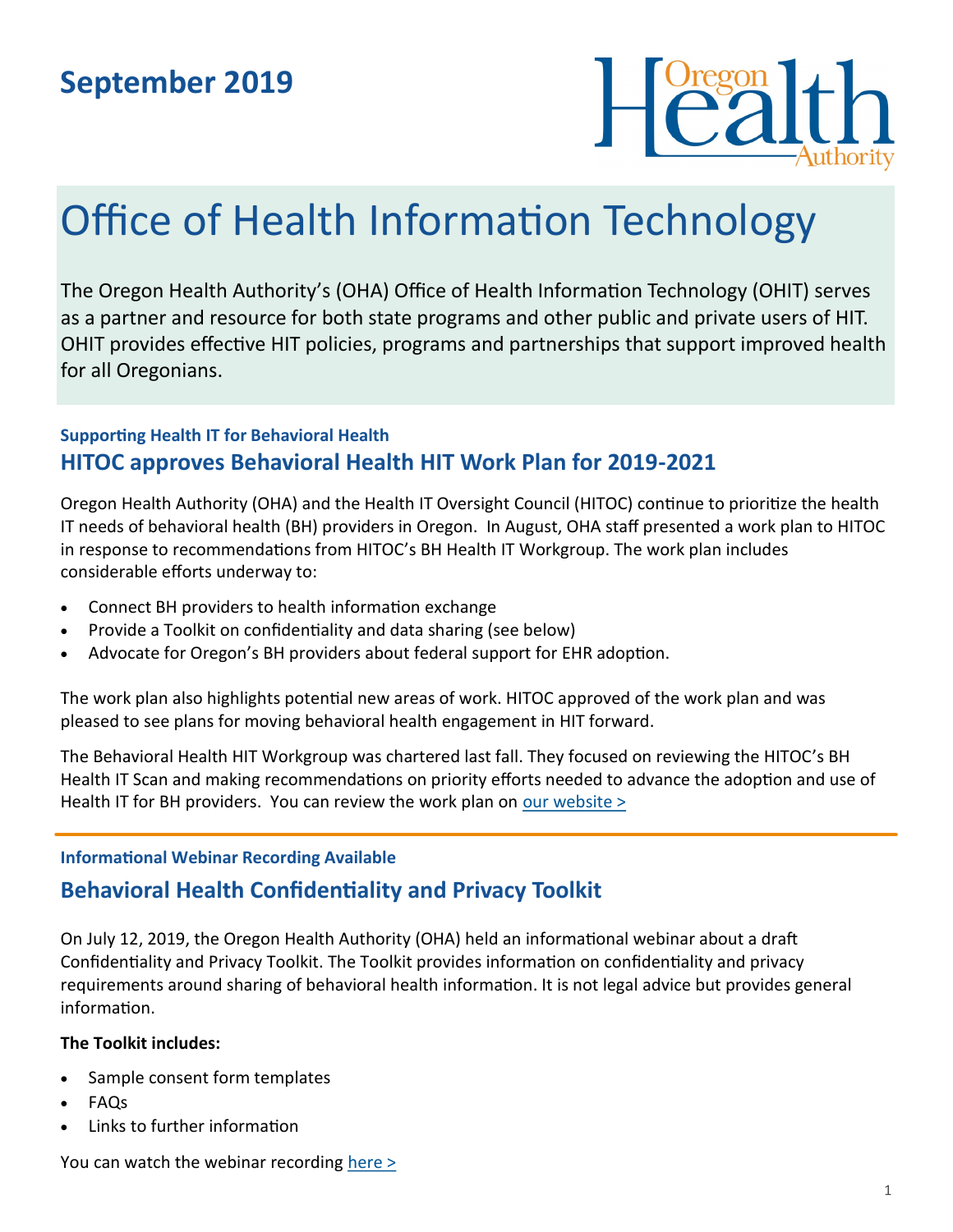# **September 2019**



#### **Oregon Provider Directory**

# **User Acceptance Testing Is Complete!**

We're excited to share that the Oregon Provider Directory (OPD) has now completed User Acceptance Testing (UAT) and is on track for a soft launch this fall. UAT was an excellent opportunity for us to gather input from real users about functionality and user experience.

Testers gave us some great feedback, including Aaron Vik, Operations Technical Services Supervisor from Cambia.

"I'm excited about the value the Oregon Provider Directory will bring to Cambia. The State of Oregon has long needed a single, accurate source of provider data, and we'll finally have that with the OPD. We anticipate being able to use OPD to validate provider data and create a better experience for our consumers."

A six-month soft launch will begin later this month. During this time, participants will verify that the OPD meets their needs and improves current processes around provider data management. OHA is partnering with HIT Commons for this effort. Once endorsed in soft launch, the OPD will be rolled out for broader use.

Thank you to everyone who took time to join us in Wilsonville and Bend and provide your valuable feedback. We look forward to moving forward with this exciting project!

[Learn more about UAT >](https://www.oregon.gov/oha/HPA/OHIT/Documents/OPD_UATOverview_Final.pdf) [Learn more about soft launch >](https://www.oregon.gov/oha/HPA/OHIT/Documents/OPD_SoftLaunch_Final.pdf) [Learn more about the HIT Commons >](http://www.orhealthleadershipcouncil.org/hit-commons/) [Learn more about the OPD >](https://www.oregon.gov/oha/HPA/OHIT/Pages/PD-Overview.aspx)

## **Medicaid EHR Incentive Program Oregon's Program Surpasses \$200 Million Mark**

Oregon's Medicaid Electronic Health Records (EHR) Incentive Program has now facilitated payment of more than \$202 million in federal funding to more than 3,818 Oregon Medicaid providers and 60 hospitals in support of adoption and meaningful use of certified electronic health record technology.

#### **About the Program:**

The Program offers eligible providers financial incentives to adopt, implement, or upgrade to certified EHR technology and become meaningful users of the technology. EHRs can help improve the quality of patient care across settings, as well as provide patients with access to their complete and secure health records through patient portals. The program has been in operation since 2011 and will run through 2021.

[Learn more about the Program >](https://www.oregon.gov/oha/HPA/OHIT-MEHRIP/pages/index.aspx)